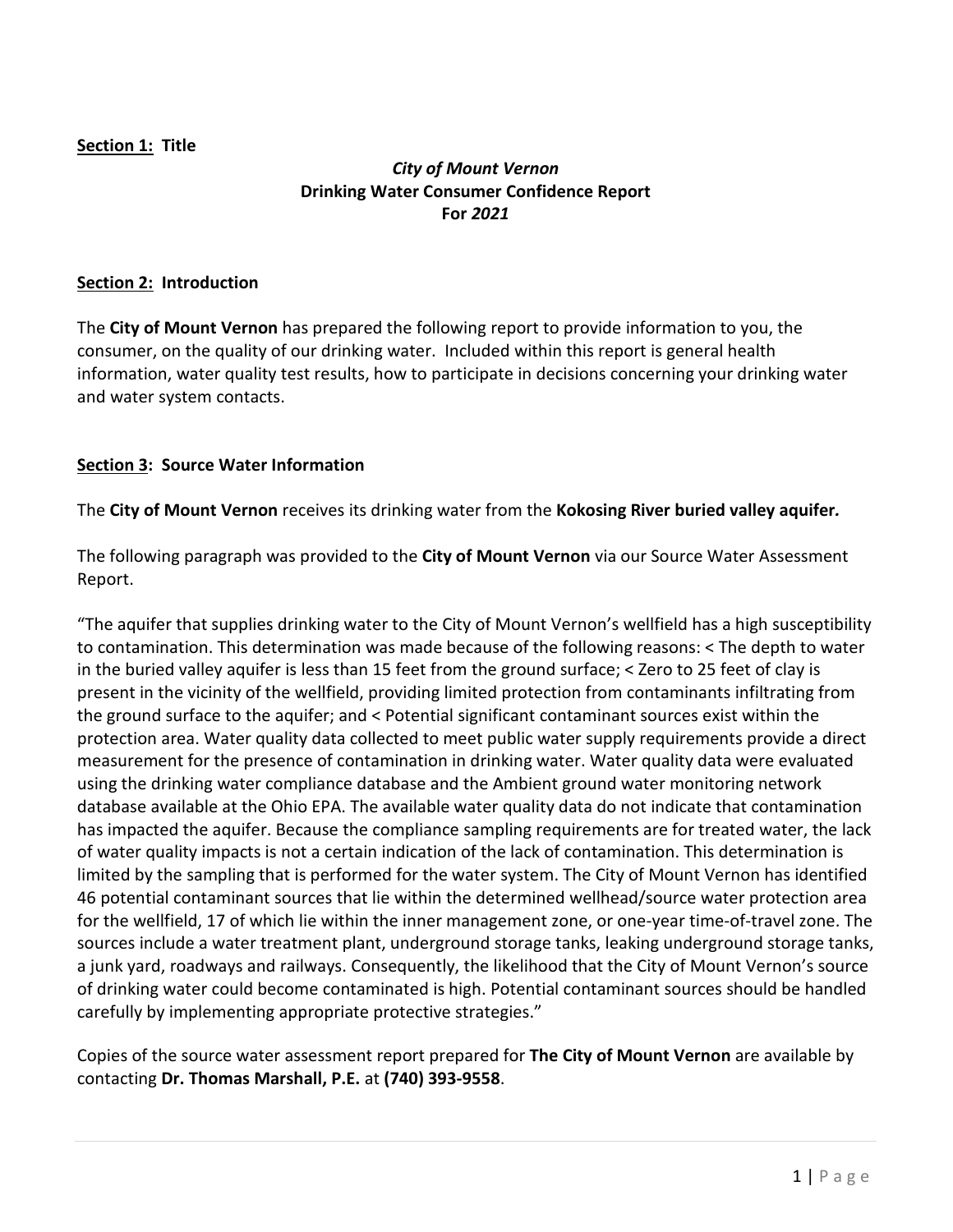## **Section 4: What are sources of contamination to drinking water?**

The sources of drinking water (both tap water and bottled water) include rivers, lakes, streams, ponds, reservoirs, springs, and wells. As water travels over the surface of the land or through the ground, it dissolves naturally-occurring minerals and, in some cases, radioactive material, and can pick up substances resulting from the presence of animals or from human activity.

Contaminants that may be present in source water include: (A) Microbial contaminants, such as viruses and bacteria, which may come from sewage treatment plants, septic systems, agricultural livestock operations and wildlife; (B) Inorganic contaminants, such as salts and metals, which can be naturallyoccurring or result from urban storm water runoff, industrial or domestic wastewater discharges, oil and gas production, mining, or farming; (C) Pesticides and herbicides, which may come from a variety of sources such as agriculture, urban storm water runoff, and residential uses; (D) Organic chemical contaminants, including synthetic and volatile organic chemicals, which are by-products of industrial processes and petroleum production, and can also come from gas stations, urban storm water runoff, and septic systems; (E) Radioactive contaminants, which can be naturally-occurring or be the result of oil and gas production and mining activities.

In order to ensure that tap water is safe to drink, USEPA prescribes regulations which limit the amount of certain contaminants in water provided by public water systems. FDA regulations establish limits for contaminants in bottled water which must provide the same protection for public health.

Drinking water, including bottled water, may reasonably be expected to contain at least small amounts of some contaminants. The presence of contaminants does not necessarily indicate that water poses a health risk. More information about contaminants and potential health effects can be obtained by calling the Federal Environmental Protection Agency's Safe Drinking Water Hotline (1-800-426-4791).

### **Section 5: Who needs to take special precautions?**

Some people may be more vulnerable to contaminants in drinking water than the general population. Immuno-compromised persons, such as persons with cancer undergoing chemotherapy, persons who have undergone organ transplants, people with HIV/AIDS or other immune system disorders, some elderly, and infants can be particularly at risk from infection. These people should seek advice about drinking water from their health care providers. EPA/CDC guidelines on appropriate means to lessen the risk of infection by Cryptosporidium and other microbial contaminants are available from the Safe Drinking Water Hotline (1-800-426-4791).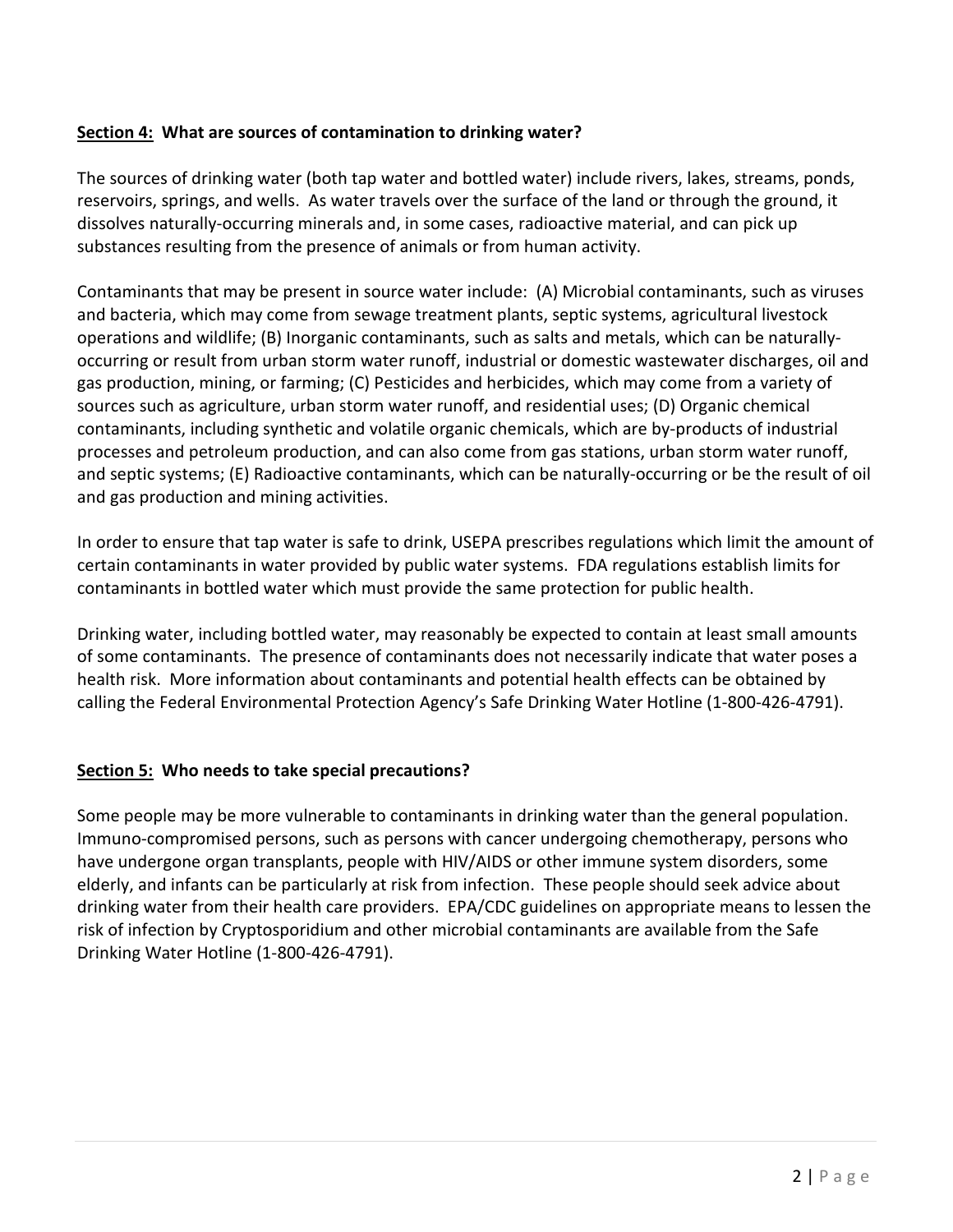## **Section 6: About your drinking water.**

The EPA requires regular sampling to ensure drinking water safety. The **City of Mount Vernon** conducted sampling for **bacteria, nitrate & nitrite, disinfection byproducts, radiologicals, fluoride, inorganics, and synthetic & volatile organic compounds** during **2021**. Samples were collected for a total of **65** different contaminants most of which were not detected in the **City of Mount Vernon** water supply. The Ohio EPA requires us to monitor for some contaminants less than once per year because the concentrations of these contaminants do not change frequently. Some of our data, though accurate, are more than one year old.

# **Section 7: Monitoring & Reporting Violations & Enforcement Actions**

No monitoring or reporting violations, public notice violations, failure to issue public education requirements, or violations of terms of an administrative order, bilateral compliance agreement, findings and orders or a judicial order to report for **2021**.

# **Section 8: Table of Detected Contaminants**

Listed below is information on those contaminants that were found in the **City of Mount Vernon** drinking water.

| Contaminants<br>(Units)         | <b>MCLG</b> | <b>MCL</b> | Level<br>Found | <b>Range of</b><br><b>Detections</b> | <b>Violation</b> | <b>Sample</b><br>Year | <b>Typical Source of</b><br><b>Contaminants</b>                                                                                        |  |  |  |  |  |
|---------------------------------|-------------|------------|----------------|--------------------------------------|------------------|-----------------------|----------------------------------------------------------------------------------------------------------------------------------------|--|--|--|--|--|
| <b>Radioactive Contaminants</b> |             |            |                |                                      |                  |                       |                                                                                                                                        |  |  |  |  |  |
| ALPHA, Gross<br>(pCi/L)         | 0.0         | 15.0       | 4.65           | N/A                                  | No               | 2021                  | Erosion of natural deposits.                                                                                                           |  |  |  |  |  |
| Combined Radium<br>(pCi/L)      | 0.0         | 5.0        | 1.18           | N/A                                  | No               | 2021                  | Erosion of natural deposits.                                                                                                           |  |  |  |  |  |
| Inorganic Contaminants          |             |            |                |                                      |                  |                       |                                                                                                                                        |  |  |  |  |  |
| Chlorite (ppm)                  | 0.8         | 1.0        | 0.45           | $0.29 - 0.45$                        | <b>No</b>        | 2021                  | By-product of drinking water<br>chlorination.                                                                                          |  |  |  |  |  |
| Flouride (ppm)                  | 4.0         | 4.0        | 0.271          | N/A                                  | No               | 2021                  | Erosion of natural deposits;<br>Water additive which<br>promotes strong teeth;<br>Discharge from fertilizer and<br>aluminum factories. |  |  |  |  |  |

## **TABLE OF DETECTED CONTAMINANTS**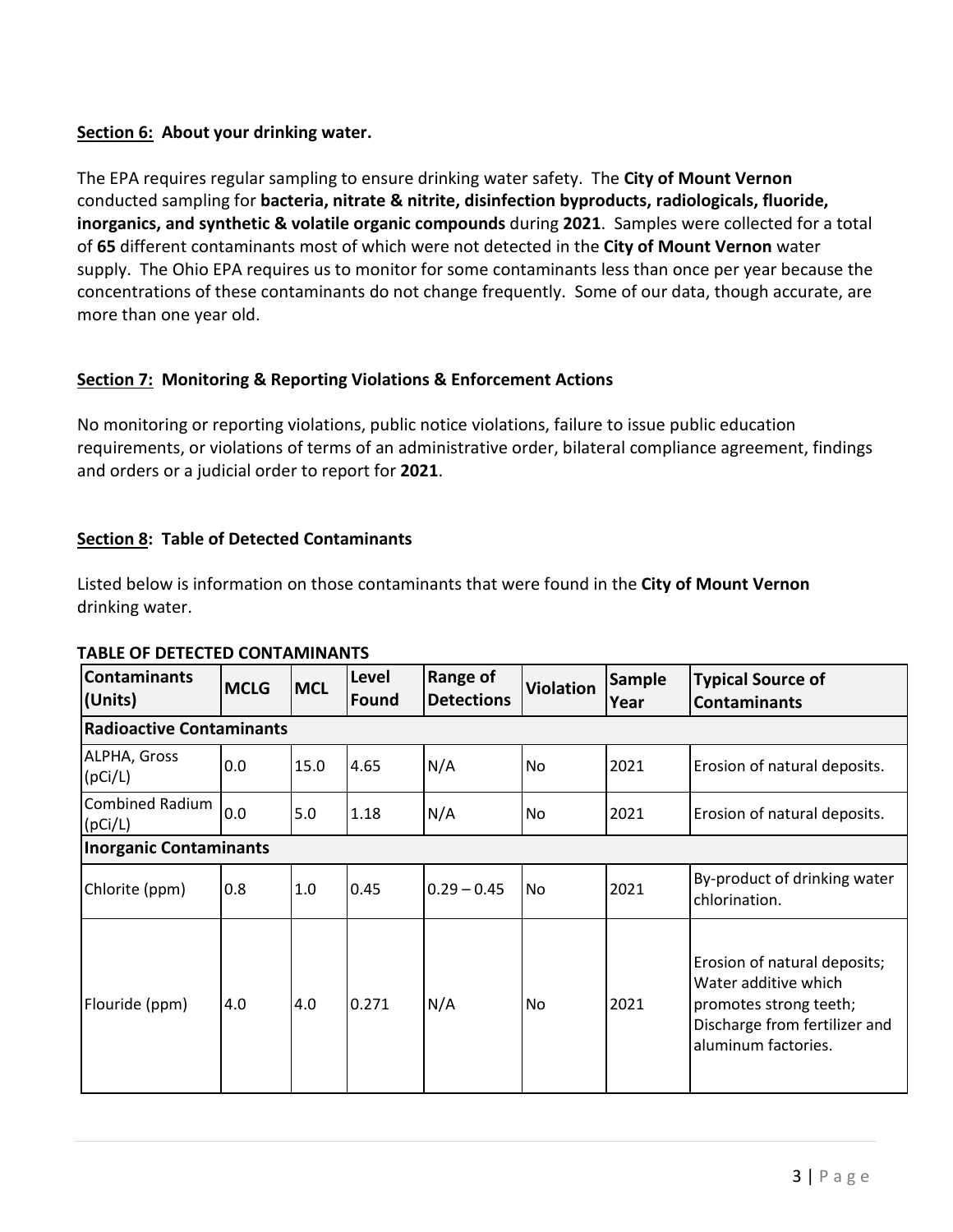| Barium (ppm)                     | 2.0                                                                                                          | 2.0                                      | 0.023 | N/A                                     | No               | 2021            | Discharge of drilling wastes;<br>Discharge from metal<br>refineries; Erosion of natural<br>deposits. |  |  |  |  |
|----------------------------------|--------------------------------------------------------------------------------------------------------------|------------------------------------------|-------|-----------------------------------------|------------------|-----------------|------------------------------------------------------------------------------------------------------|--|--|--|--|
| <b>Residual Disinfectants</b>    |                                                                                                              |                                          |       |                                         |                  |                 |                                                                                                      |  |  |  |  |
| <b>Total Chlorine</b><br>(ppm)   | 4.0                                                                                                          | <b>MRDLG</b><br>4.0                      | 1.20  | $1.11 - 1.20$                           | N <sub>o</sub>   | 2021            | Water additive used to<br>control microbes.                                                          |  |  |  |  |
| <b>Chlorine Dioxide</b><br>(ppm) | <b>MRDL</b><br>0.80                                                                                          | <b>MRDLG</b><br>0.80                     | 0.26  | $0.24 - 0.26$                           | <b>No</b>        | 2021            | Water additive used to<br>control microbes.                                                          |  |  |  |  |
| <b>Lead and Copper</b>           |                                                                                                              |                                          |       |                                         |                  |                 |                                                                                                      |  |  |  |  |
| <b>Contaminants</b><br>(units)   | <b>Action</b><br>Level<br>(AL)                                                                               | <b>Individual Results</b><br>over the AL |       | 90% of test<br>levels were<br>less than | <b>Violation</b> | Year<br>Sampled | <b>Typical source of</b><br><b>Contaminants</b>                                                      |  |  |  |  |
| Lead (ppb)                       | 15 ppb                                                                                                       | 0                                        |       | 0.00                                    | <b>No</b>        | 2019            | Corrosion of household<br>plumbing systems.                                                          |  |  |  |  |
|                                  | <b>0</b> out of 30 samples were found to have lead levels in excess of the lead action level of 15 ppb.      |                                          |       |                                         |                  |                 |                                                                                                      |  |  |  |  |
| Copper (ppm)                     | $1.3$ ppm                                                                                                    | 0                                        |       | 0.22                                    | <b>No</b>        | 2019            | Corrosion of household<br>plumbing systems.                                                          |  |  |  |  |
|                                  | <b>0</b> out of 30 samples were found to have copper levels in excess of the copper action level of 1.3 ppm. |                                          |       |                                         |                  |                 |                                                                                                      |  |  |  |  |

# **Section 9: Turbidity**

The **City of Mount Vernon** is not required to monitor for turbidity.

### **Section 10: Violations**

The **City of Mount Vernon** had no violations in **2021**.

# **Section 11: Nitrate Educational Information**

The **City of Mount Vernon** had no nitrate result greater than **5 ppm**.

### **Section 12: Arsenic Educational Information**

The **City of Mount Vernon** had no arsenic result greater than **5 ppb**.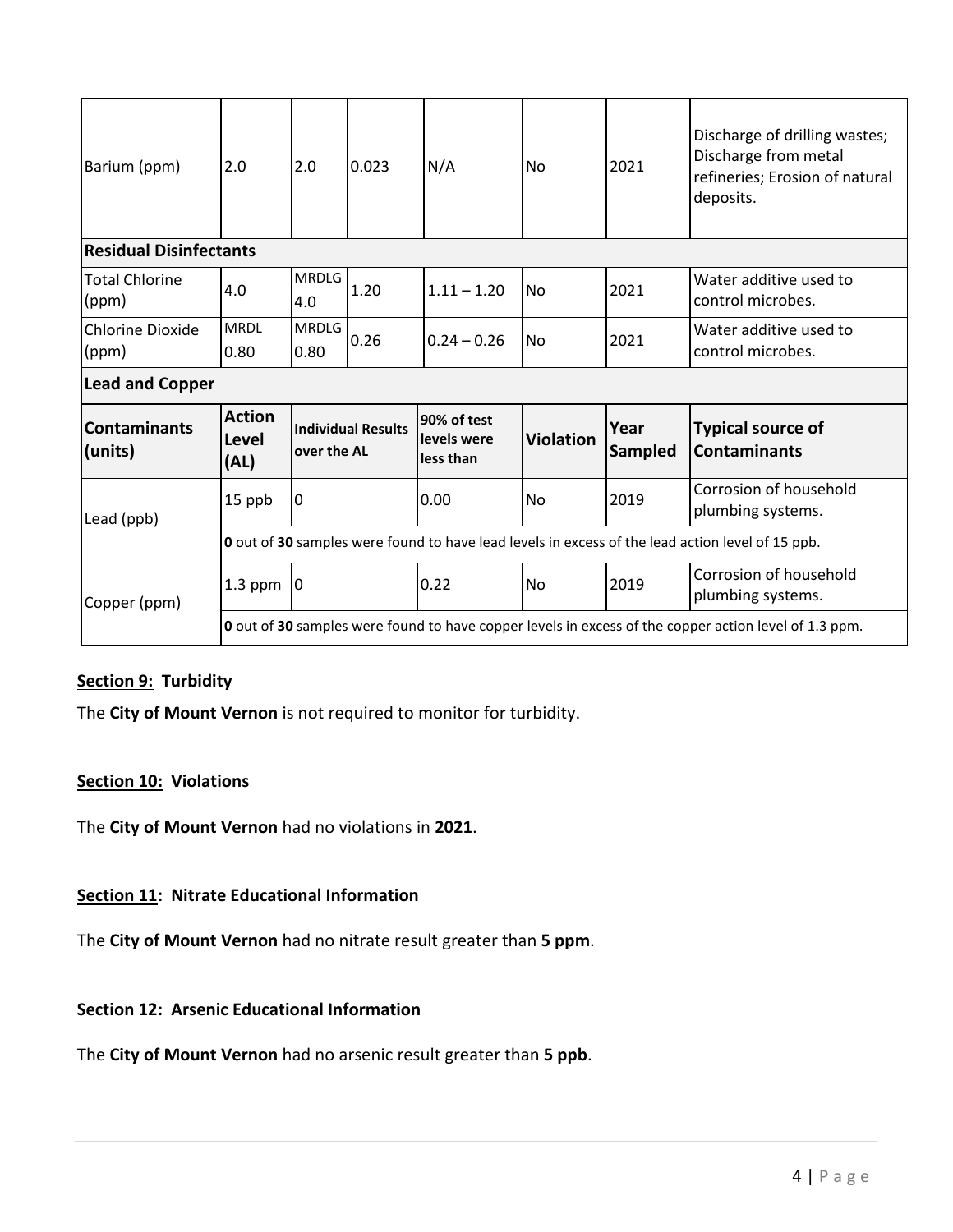## **Section 13: Lead Educational Information**

If present, elevated levels of lead can cause serious health problems, especially for pregnant women and young children. Lead in drinking water is primarily from materials and components associated with service lines and home plumbing. **The City of Mount Vernon** is responsible for providing high quality drinking water, but cannot control the variety of materials used in plumbing components. When your water has been sitting for several hours, you can minimize the potential for lead exposure by flushing your tap for 30 seconds to 2 minutes before using water for drinking or cooking. If you are concerned about lead in your water, you may wish to have your water tested. Information on lead in drinking water, testing methods, and steps you can take to minimize exposure is available from the Safe Drinking Water Hotline at 800-426-4791 or at [http://www.epa.gov/safewater/lead.](http://www.epa.gov/safewater/lead)

### **Section 14: Cryptosporidium Information.**

The **City of Mount Vernon** is not required to monitor for cryptosporidium.

### **Section 15: Radon**

The **City of Mount Vernon** is not required to monitor for radon.

### **Section 16: Ground Water Rule**

The **City of Mount Vernon** has no significant deficiencies from the Ohio EPA. The **City of Mount Vernon** had no E.coli positive routine samples in **2021**. The **City of Mount Vernon** had no Total Coliform positive routine samples in **2021**.

### **Section 17: License to Operate (LTO) Status Information**

In **2021,** we had an unconditioned license to operate our water system.

### **Section 18: Public Notice**

The **City of Mount Vernon** issued no public notices in **2021**.